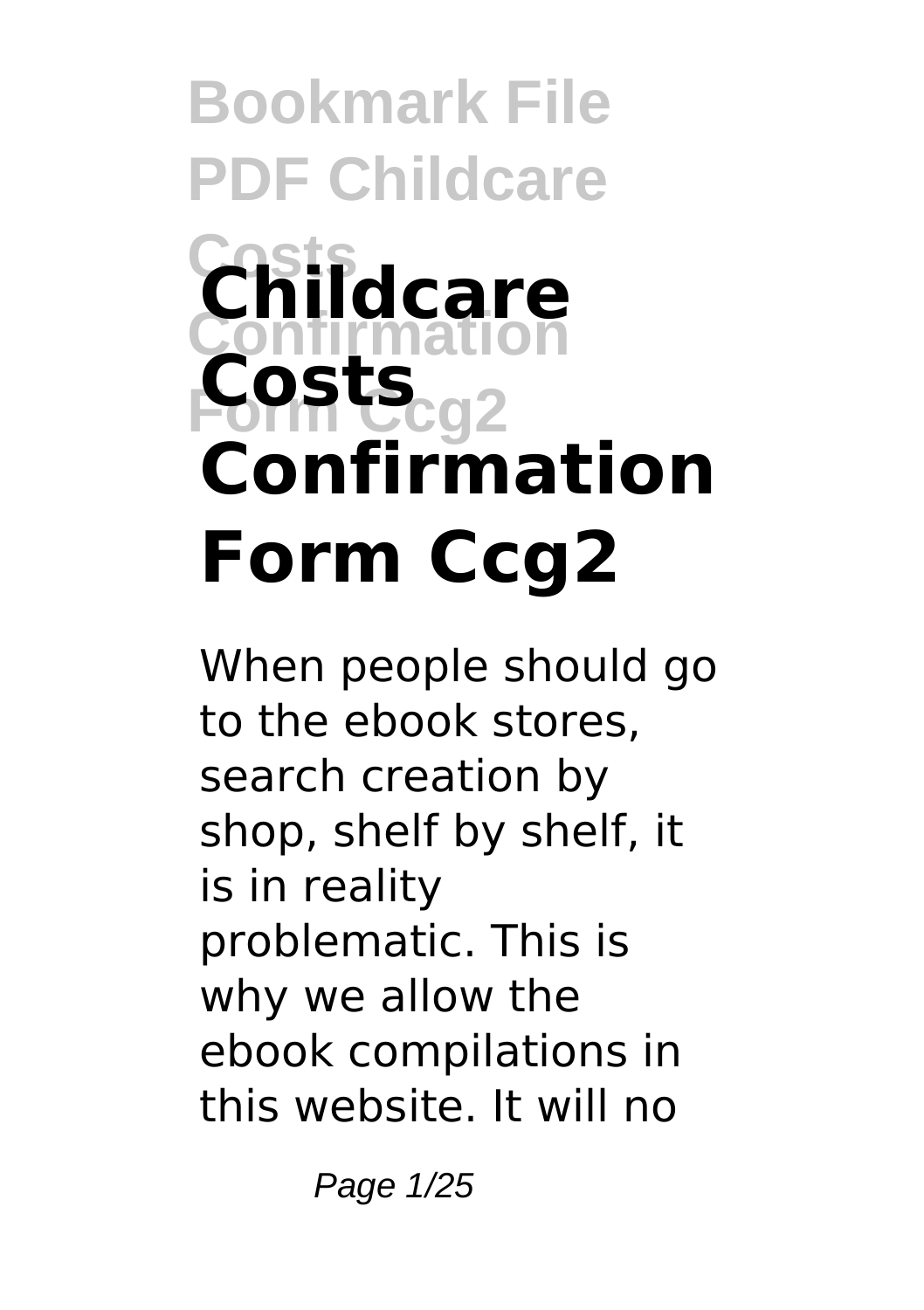**Costs** question ease you to look guide **childcare Form ccg2** as you such **costs confirmation** as.

By searching the title, publisher, or authors of guide you in point of fact want, you can discover them rapidly. In the house, workplace, or perhaps in your method can be every best place within net connections. If you point toward to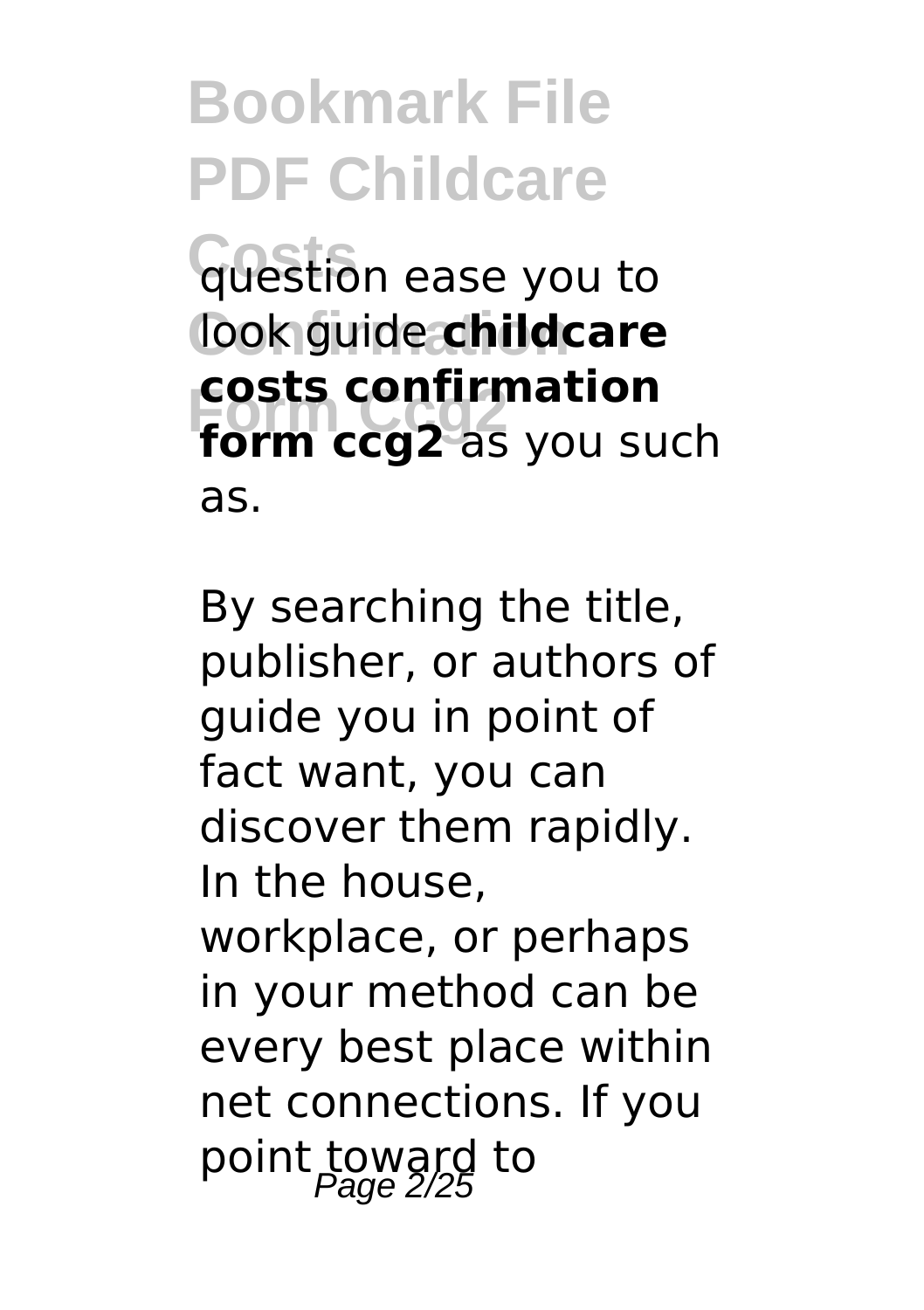**Costs** download and install the childcare costs **Form Ccg2** ccg2, it is totally simple confirmation form then, back currently we extend the connect to buy and make bargains to download and install childcare costs confirmation form ccg2 consequently simple!

Here is an updated version of the \$domain website which many of our East European book trade customers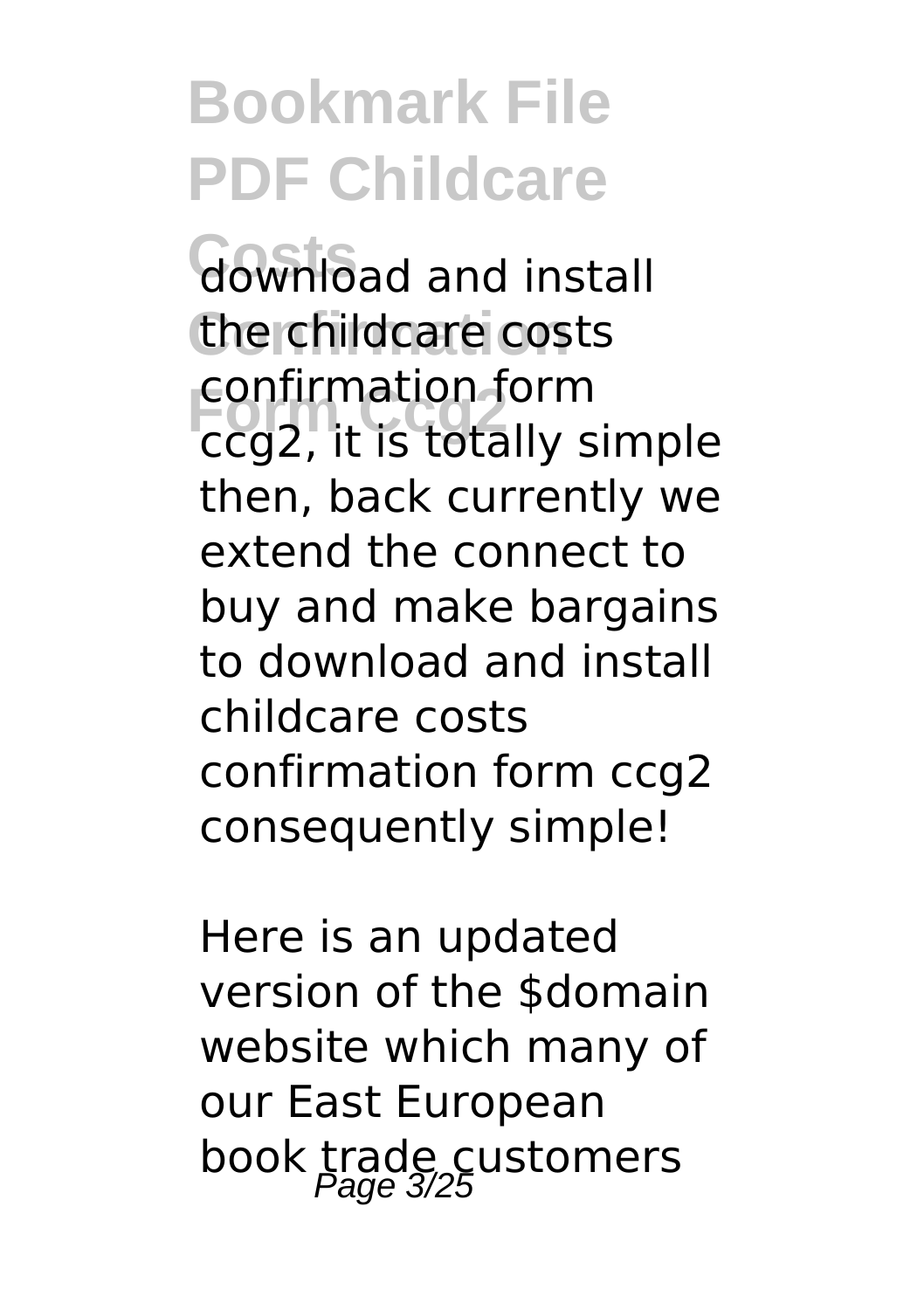**Costs** have been using for some time now, more or less regularly. we<br>have just introduced or less regularly. We certain upgrades and changes which should be interesting for you. Please remember that our website does not replace publisher websites, there would be no point in duplicating the information. Our idea is to present you with tools that might be useful in your work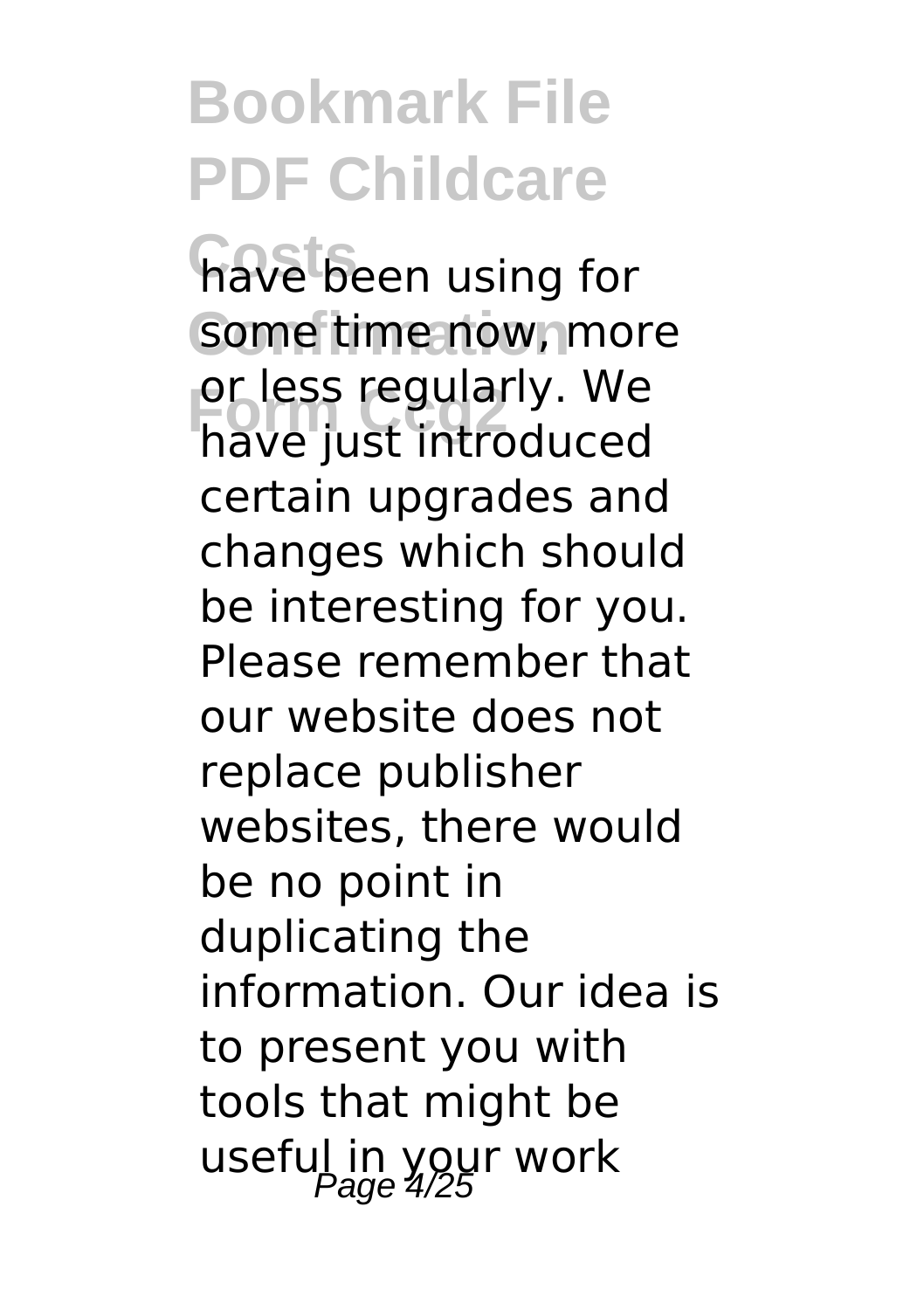**Costs** with individual, **Confirmation** institutional and **Form Ccg2** Many of the features corporate customers. have been introduced at specific requests from some of you. Others are still at preparatory stage and will be implemented soon.

#### **Childcare Costs Confirmation Form Ccg2** Confirmation Form CCG2. Your actual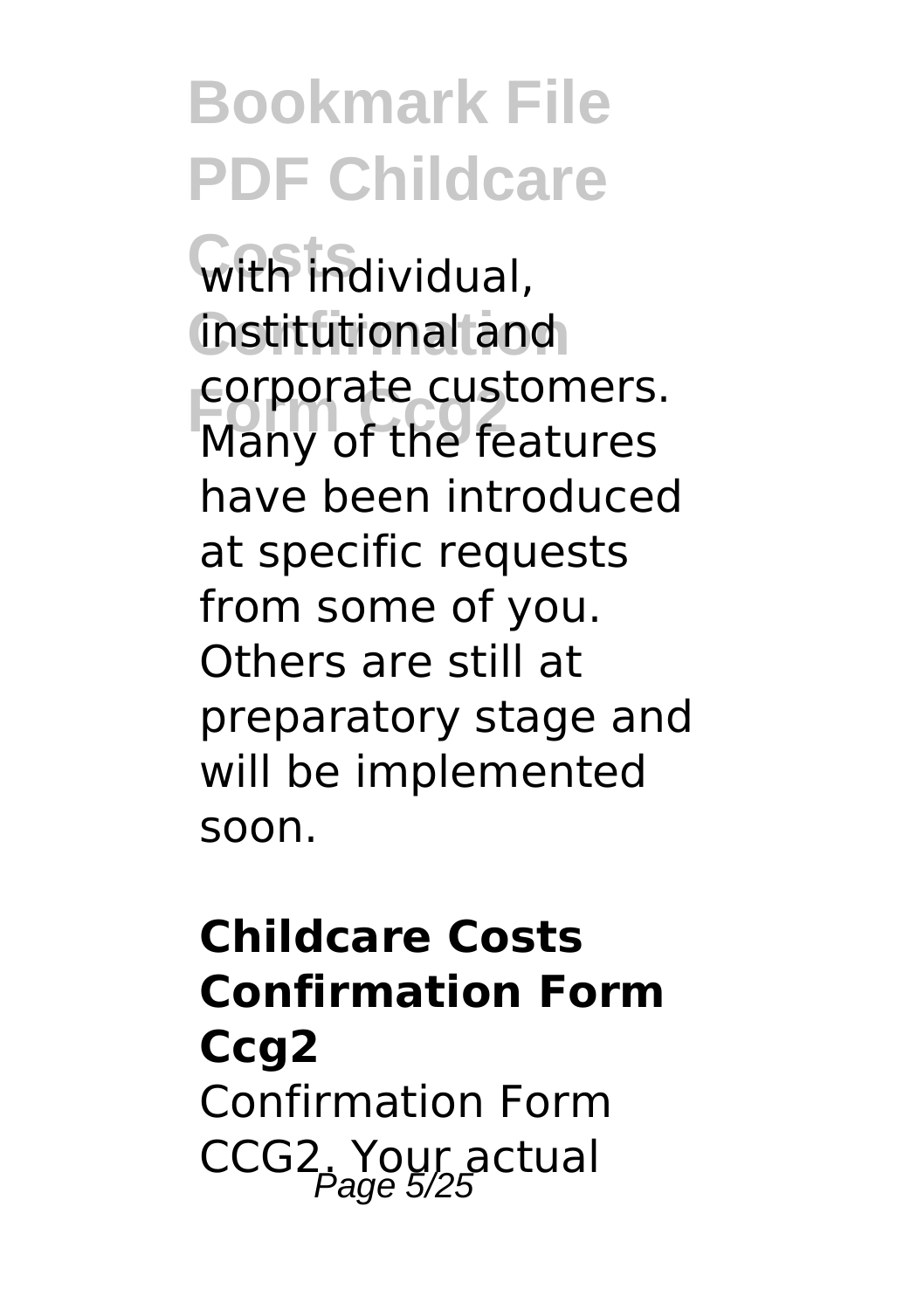**Costs** weekly childcare costs for academic year zu18/19. why do you<br>need to complete this 2018/19. Why do you form? You and your childcare provider need to complete this form to confirm the actual amounts your provider has charged you for childcare. Who should complete this form? Only complete this form if: • you've already given us estimated childcare costs and we've asked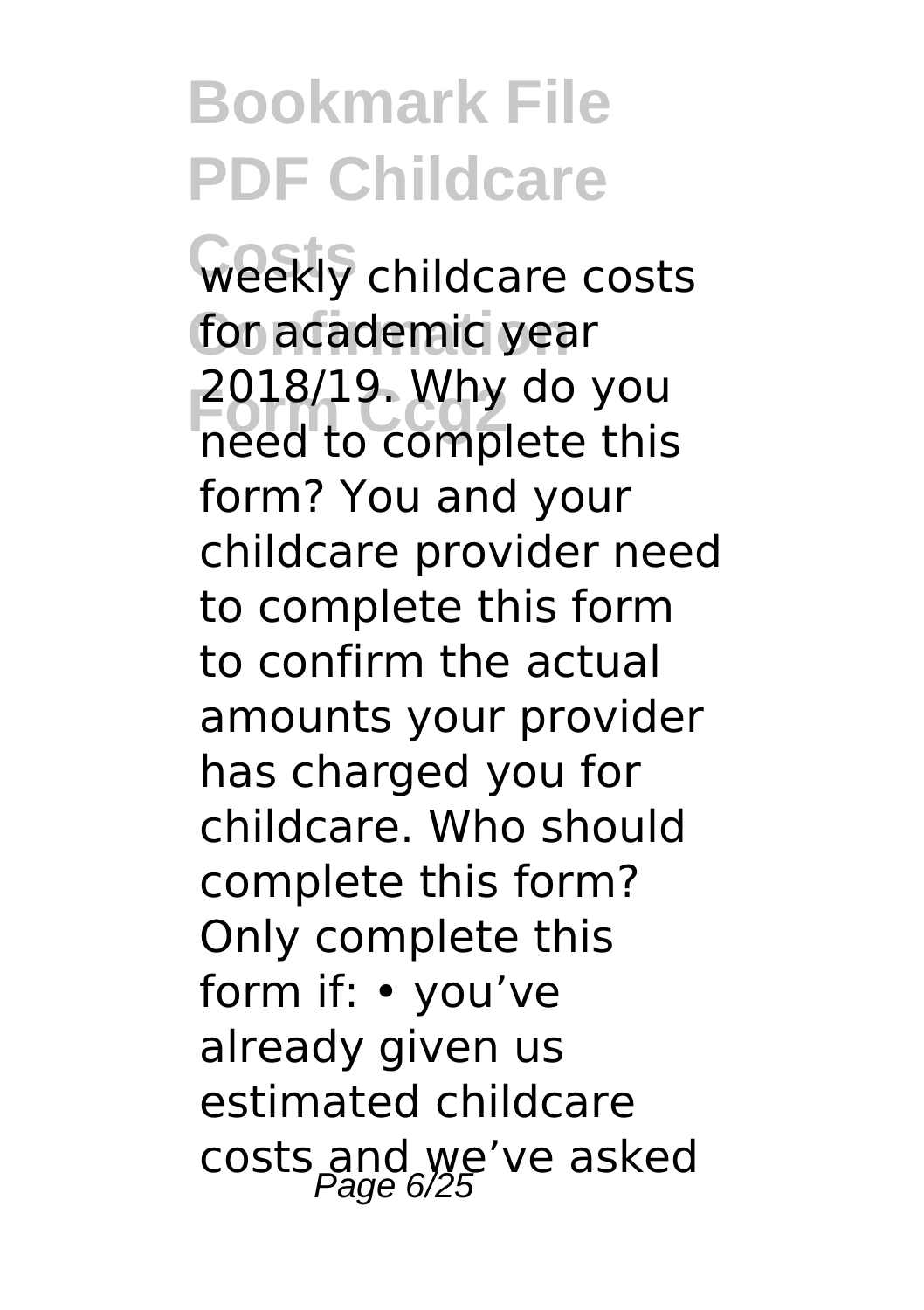**Costs** you to confirm what **Confirmation** your

#### **Form Ccg2 Childcare Costs Confirmation Form CCG2**

Childcare Costs Confirmation Form CCG2. Your actual weekly childcare costs for academic year 2016/17. Why do you need to complete this form? You and your childcare provider need to complete this form to confirm the actual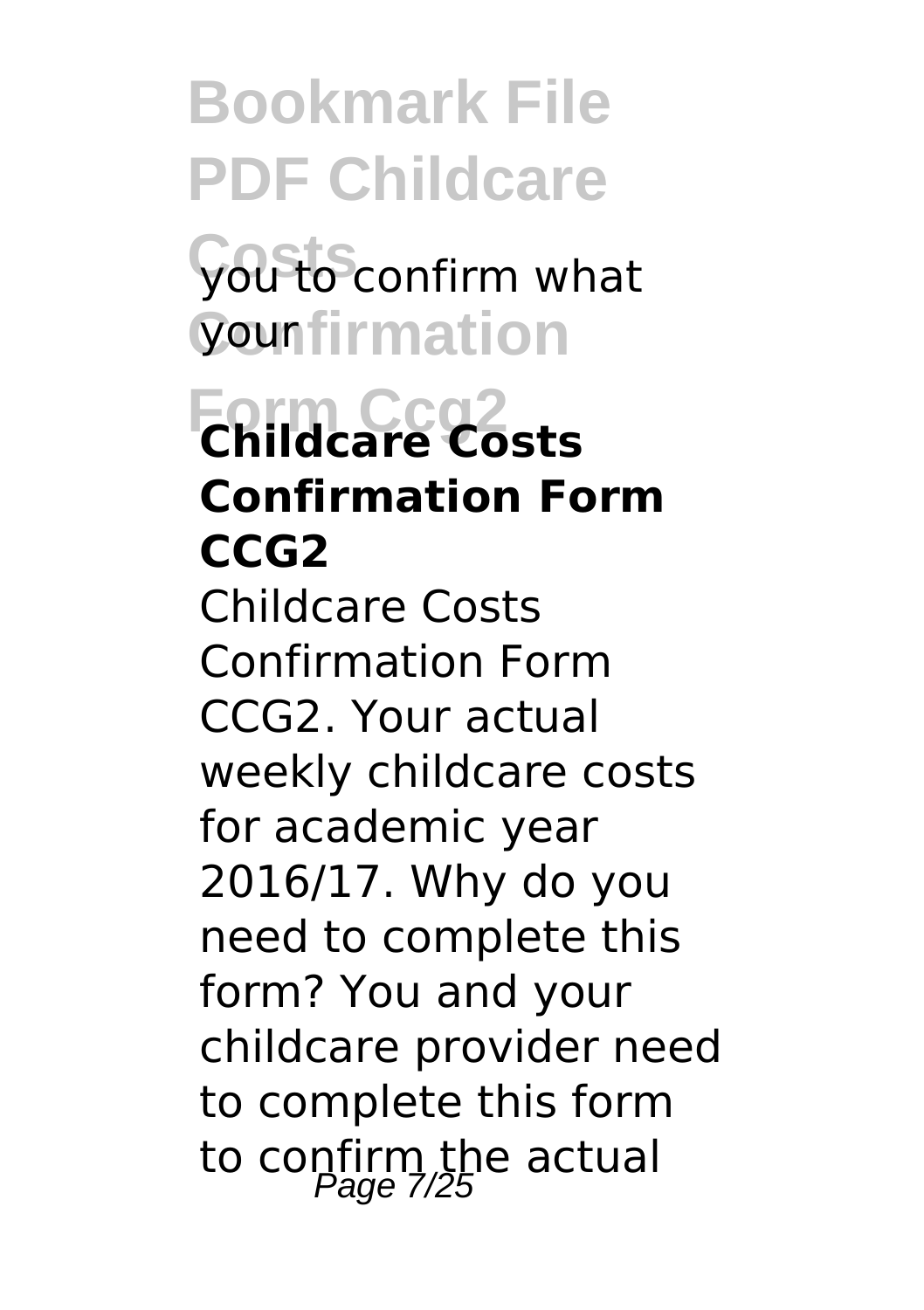**Costs** amounts your provider **Confirmation** has charged you for **Form Ccg2** complete this form? childcare. Who should Only complete this form if: •

#### **Childcare Costs Confirmation Form CCG2**

You won't need to complete a CCG2 form to confirm your actual childcare costs. From the 2019/20 academic year, the CCGPS online portal will allow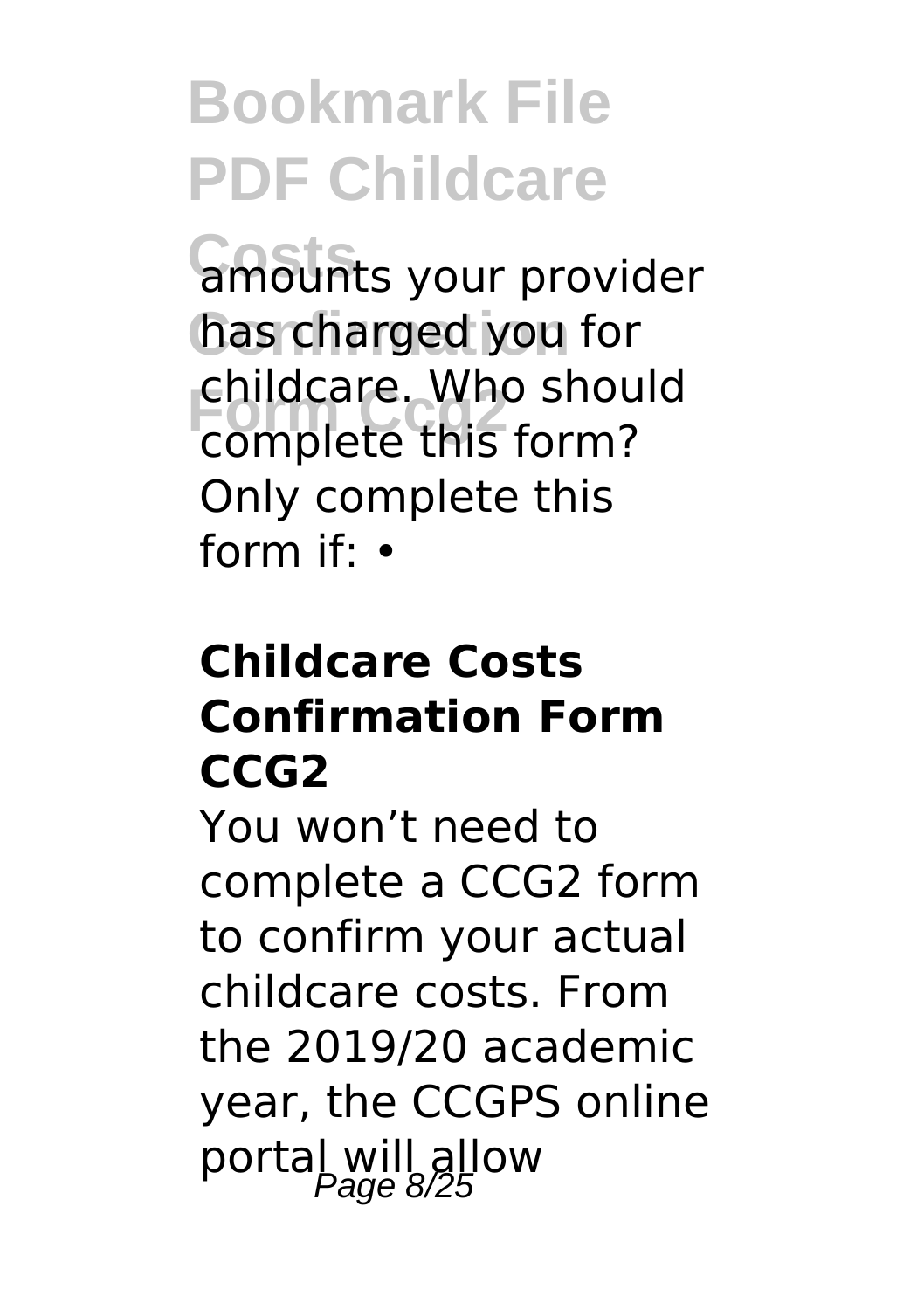**Costs** childcare providers to submit their costs **Poline...Ccg2** 

#### **Students reapplying for Childcare Grant in 2019/20 - GOV.UK** If you started your course on or after 1 September 2020 you'll need to confirm your childcare costs: • 8 weeks from the start of your academic year • After a further 13 weeks • At the end of the academic year.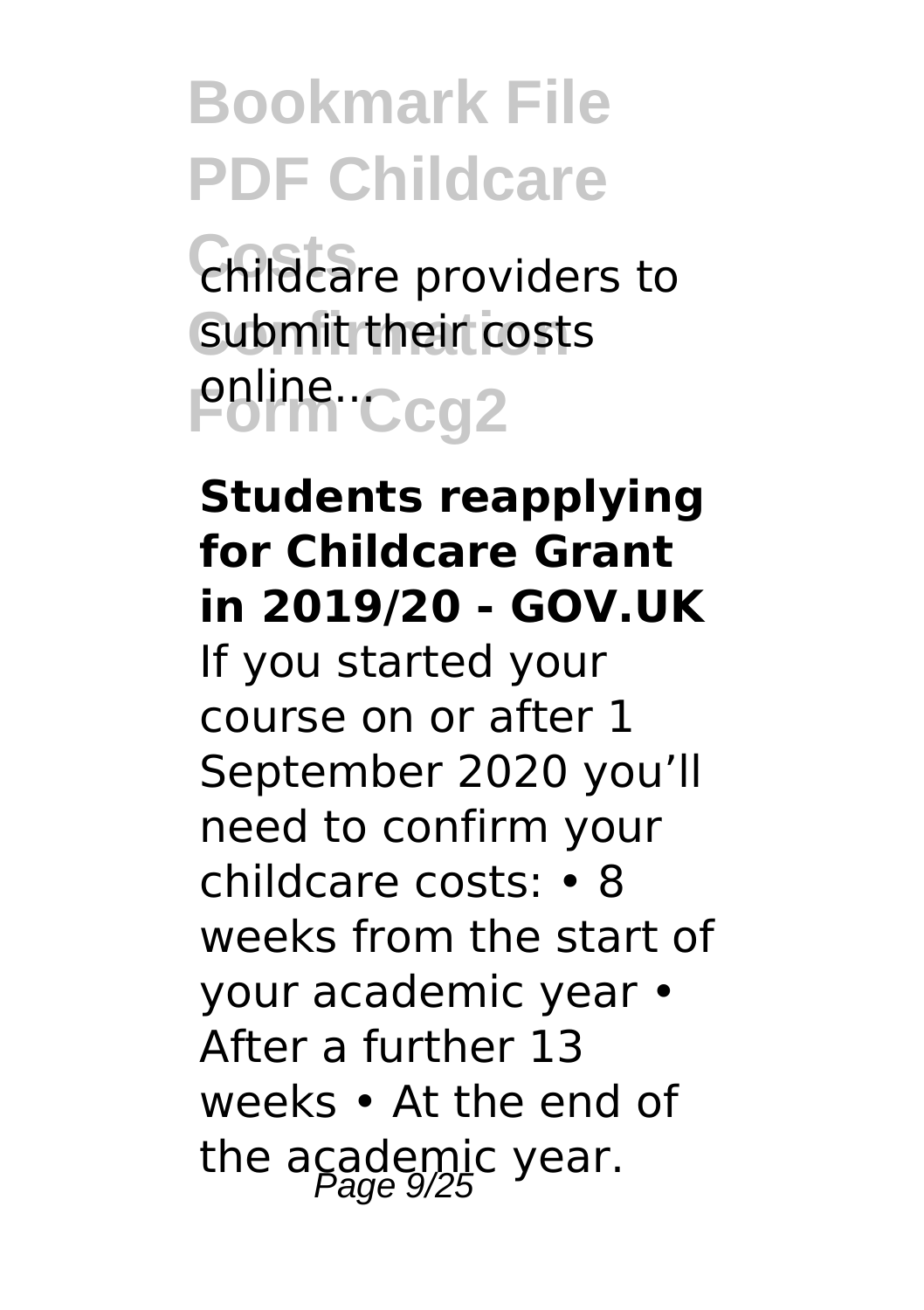We'll send you a copy **Confirmation** of the CCG2 form to **Form Ccg2** the end of each of complete and return at these periods.

#### **CCG2 - Childcare Grant Confirmation form - Your actual ...** If you started your course on or after 1 September 2019 you'll need to confirm your childcare costs: 8 weeks from the start of your academic year. After a further  $13$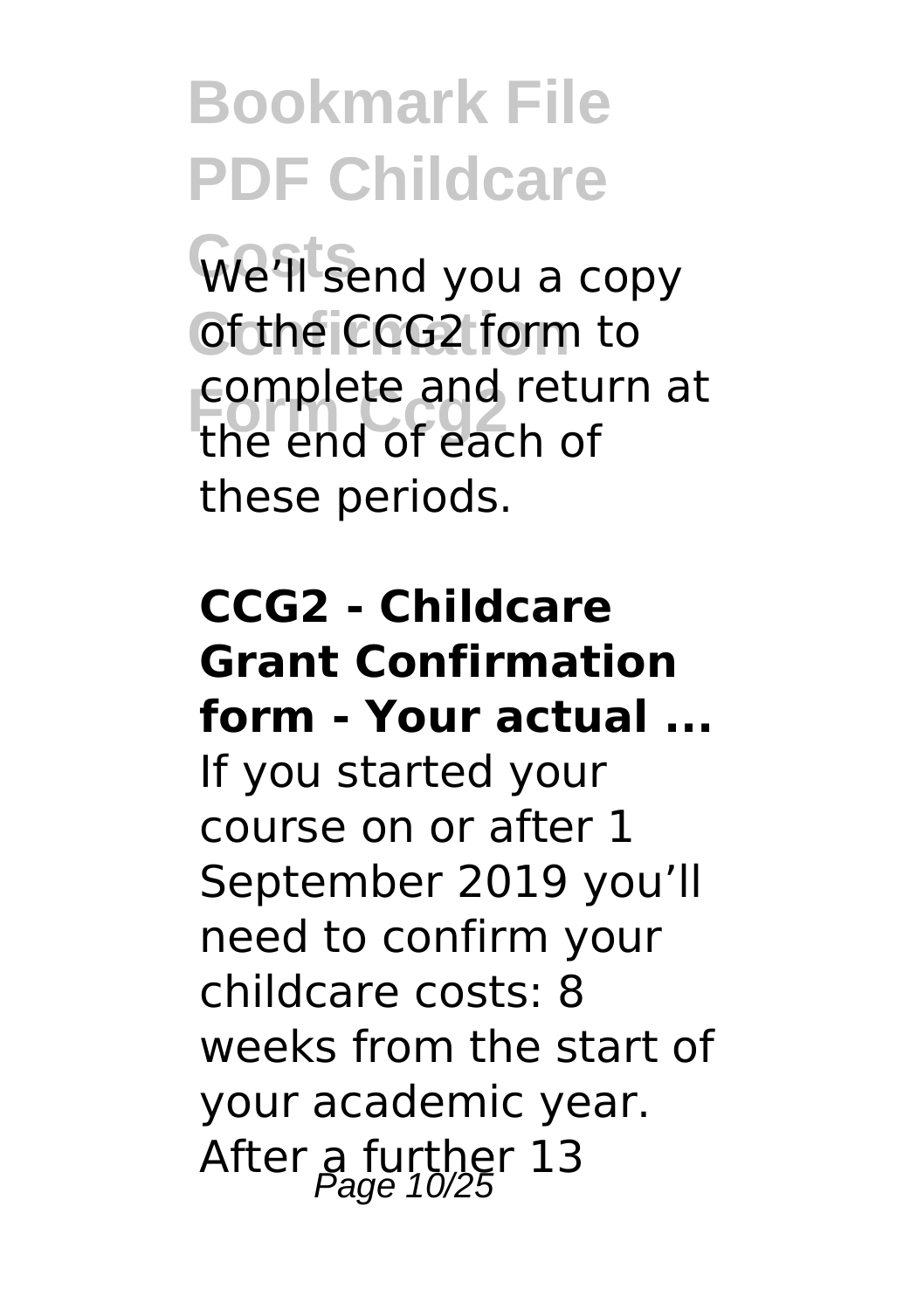**Costs** weeks. At the end of the academic year. **Form CCG2** form to We'll send you a copy complete and return at the end of each of these periods.

#### **CCG 2 Childcare Grant Confirmation Form**

Childcare Costs Confirmation Form Ccg2 our digital library an online entry to it is set as public as a result you can download it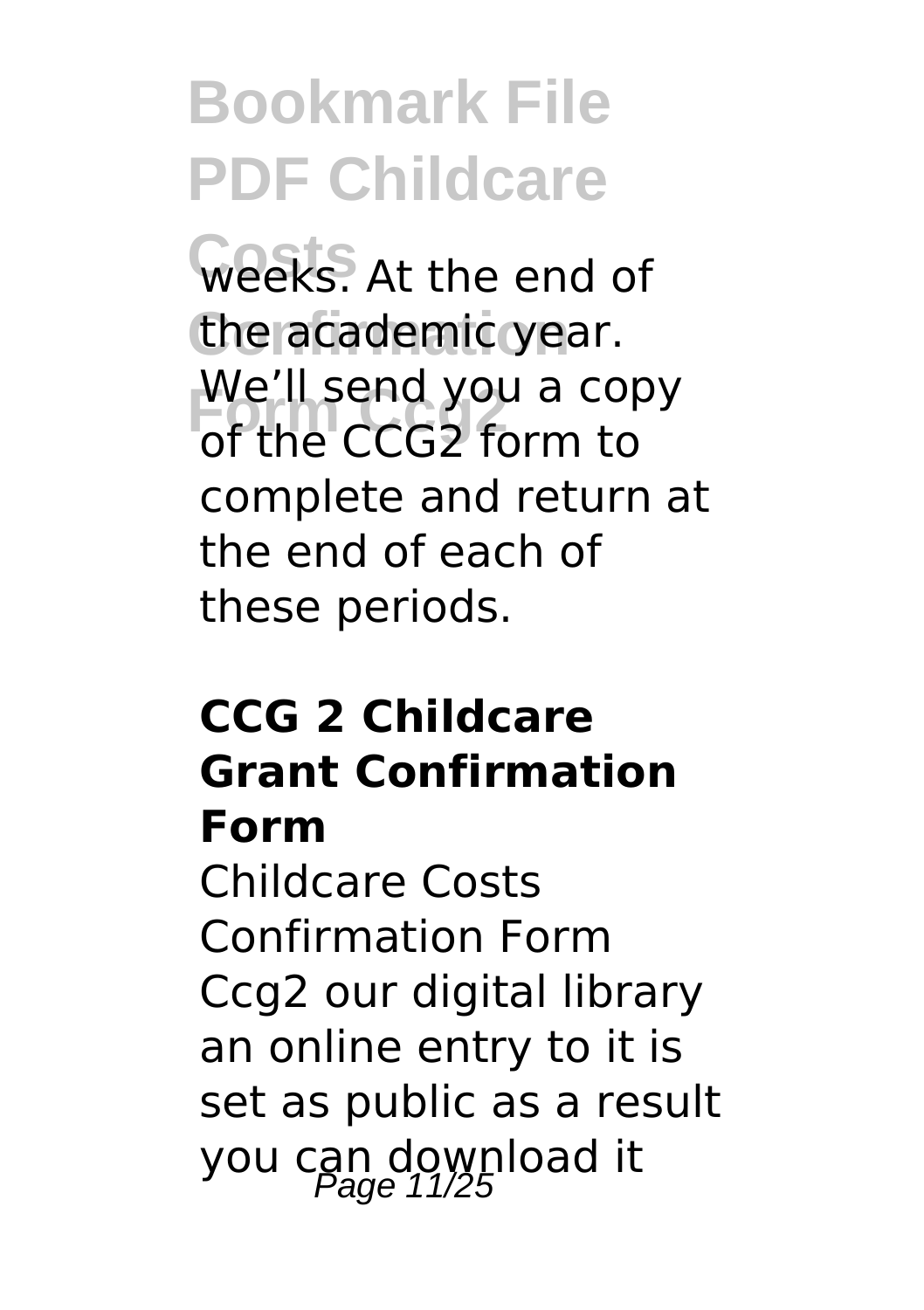**instantly.** Our digital **library saves inn Fouries**<br>**Example 2011** to get allowing you to get the most less latency epoch to download any of our books as soon as this one. Merely said, the childcare costs confirmation form ccg2 is universally

#### **Childcare Costs Confirmation Form Ccg2**

You and your childcare provider must confirm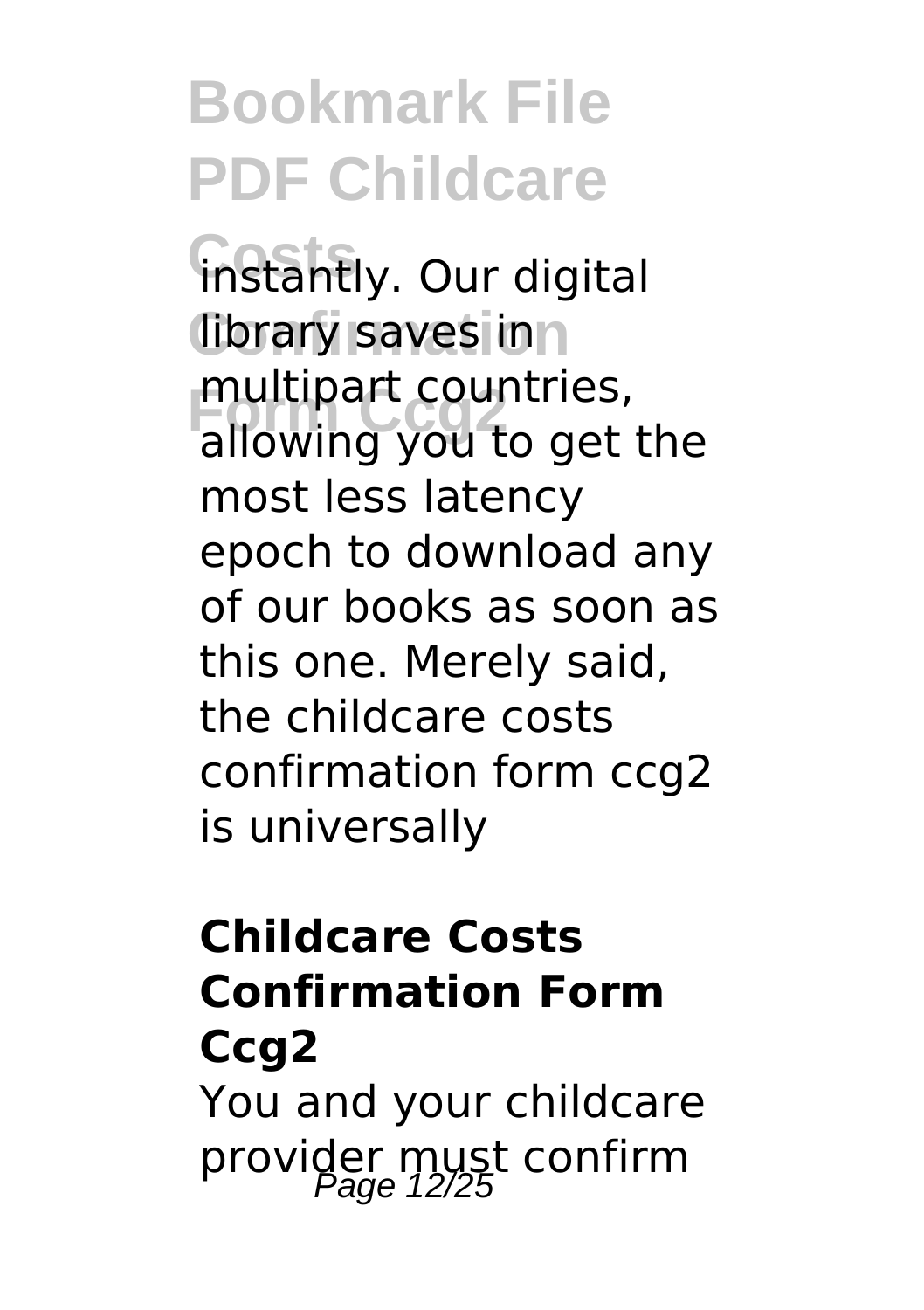**Costs** your childcare costs during each academic **Example 16 Should us**<br>the Childcare Grant term. You should use CCG2 Form for this step. Your next payment may get adiusted. That happens if the actual childcare costs are higher or lower than your estimated costs.

**Childcare Grant Eligibility | Apply Online 2020/21 in England** 13/25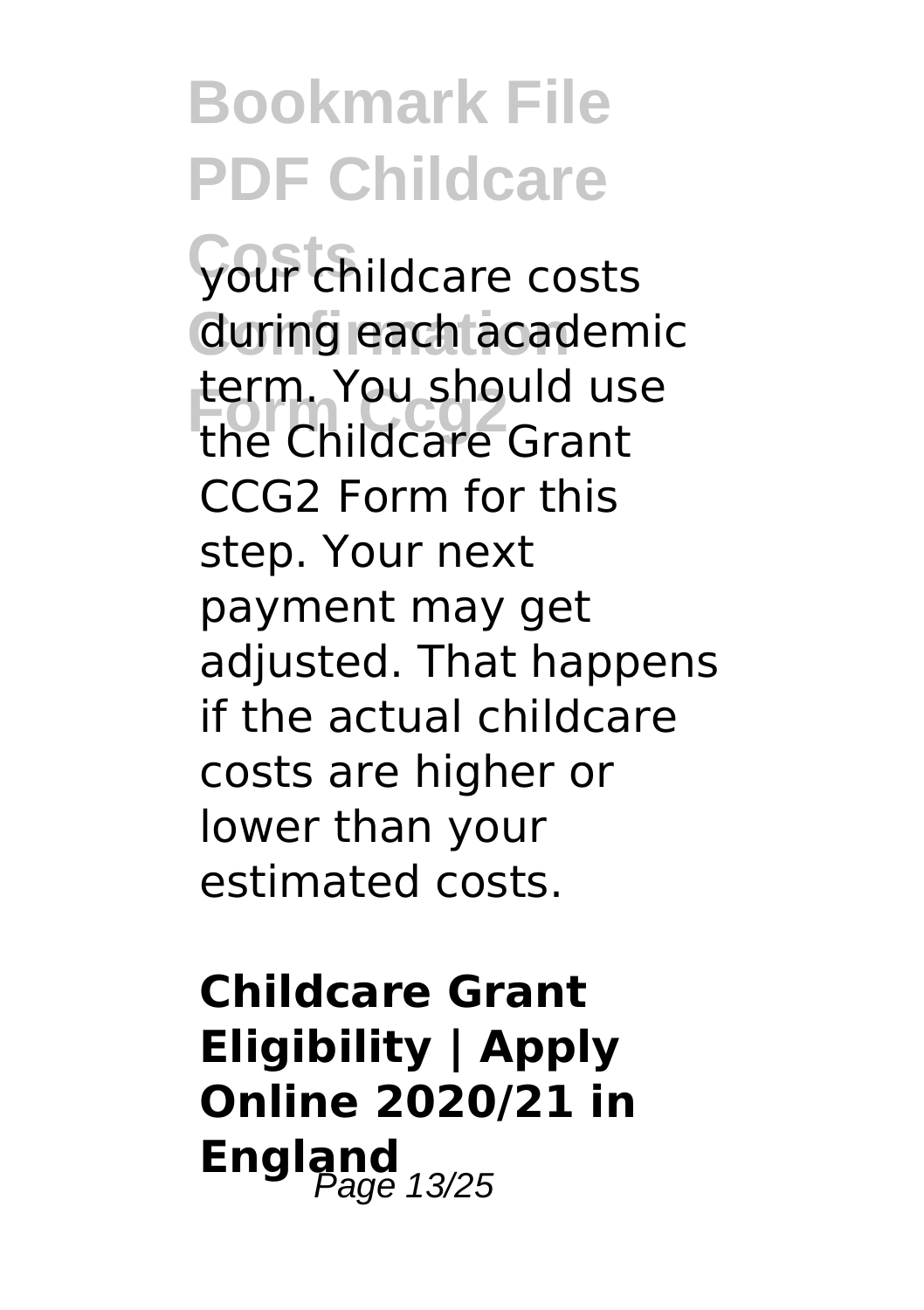**Bookmark File PDF Childcare Costs** Childcare Costs **Confirmation** Confirmation Form **Form Ccg2** Childcare Costs 2013/14 - CCG2. Confirmation Form 2013/14. SFE/CCG2/1314/A. the student finance experts. 2. SFE/CCG2/1314. You should only complete this form if you have already completed a Childcare Grant Application Form (CCG1) and provided us with estimated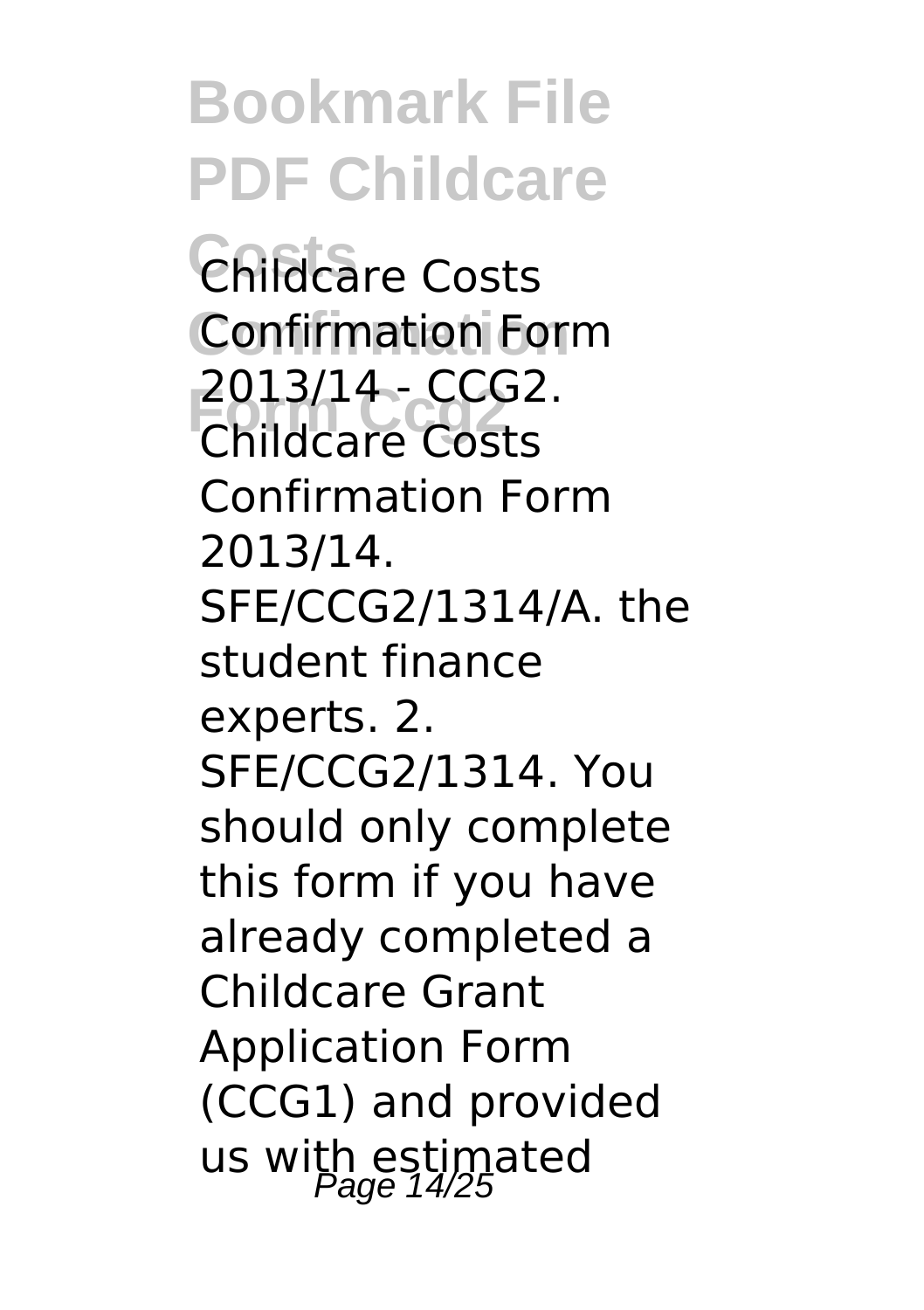**Bookmark File PDF Childcare Costs** childcare costs. Step 1. **Confirmation Form Ccg2 Confirmation Form Childcare Costs 2013/14 - CCG2** Confirmation of Childcare Costs - Period 1 Update. As you know we require your first period of childcare costs to be confirmed using a Confirmation of Childcare Costs form (CCG2). We've received quite a few forms that are missing<br> $P_{\text{age}}$  15/25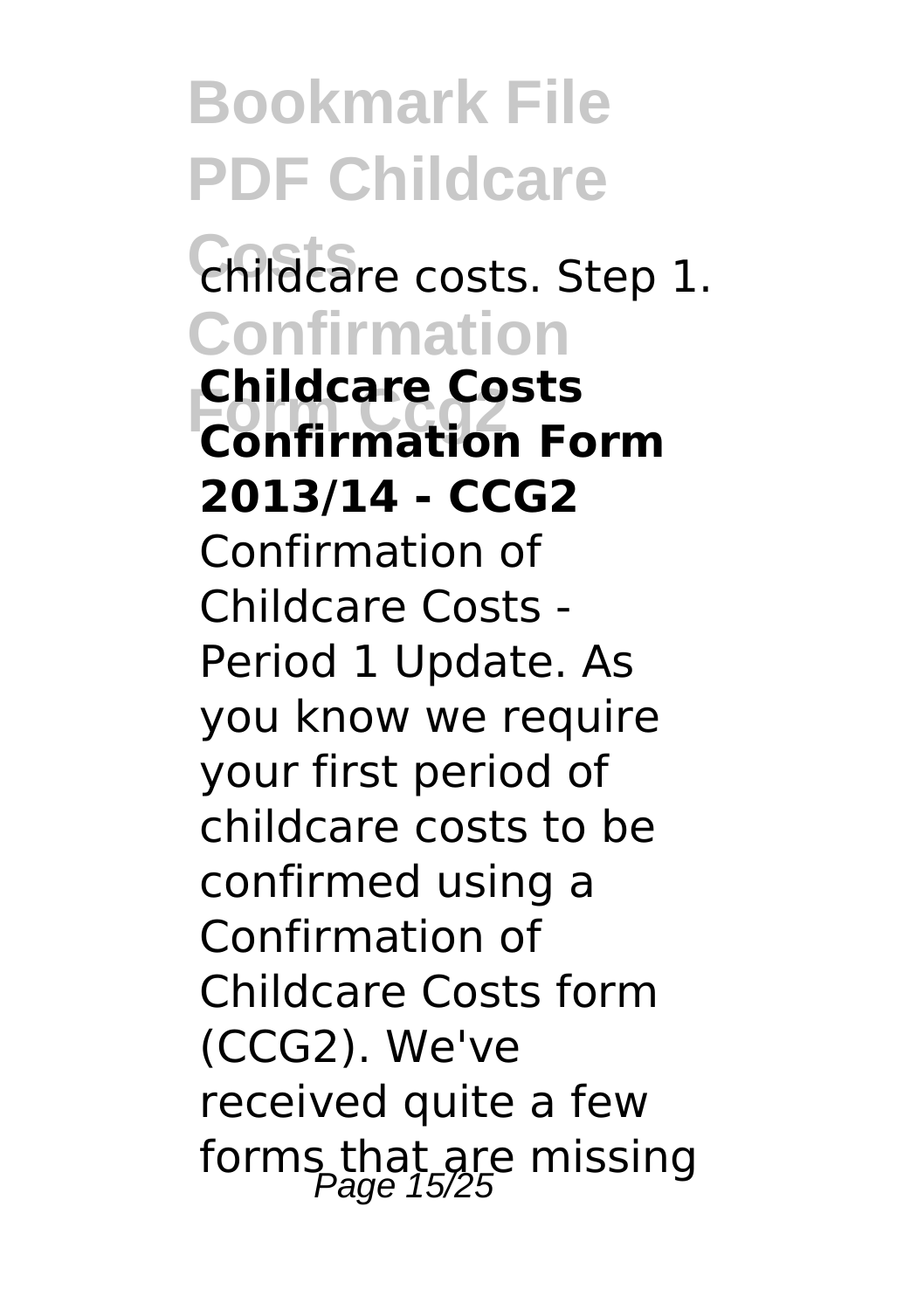**information or haven't** been completed **Form Ccg2** happens we can't correctly. When this process the CCG2 and need to ask for a new copy.

#### **Confirmation of Childcare Costs - Period... - Student ...** Childcare Grants for full-time students in higher education grants, CCG1, CCG2 forms, how to apply, eligibility<br>
Page 16/25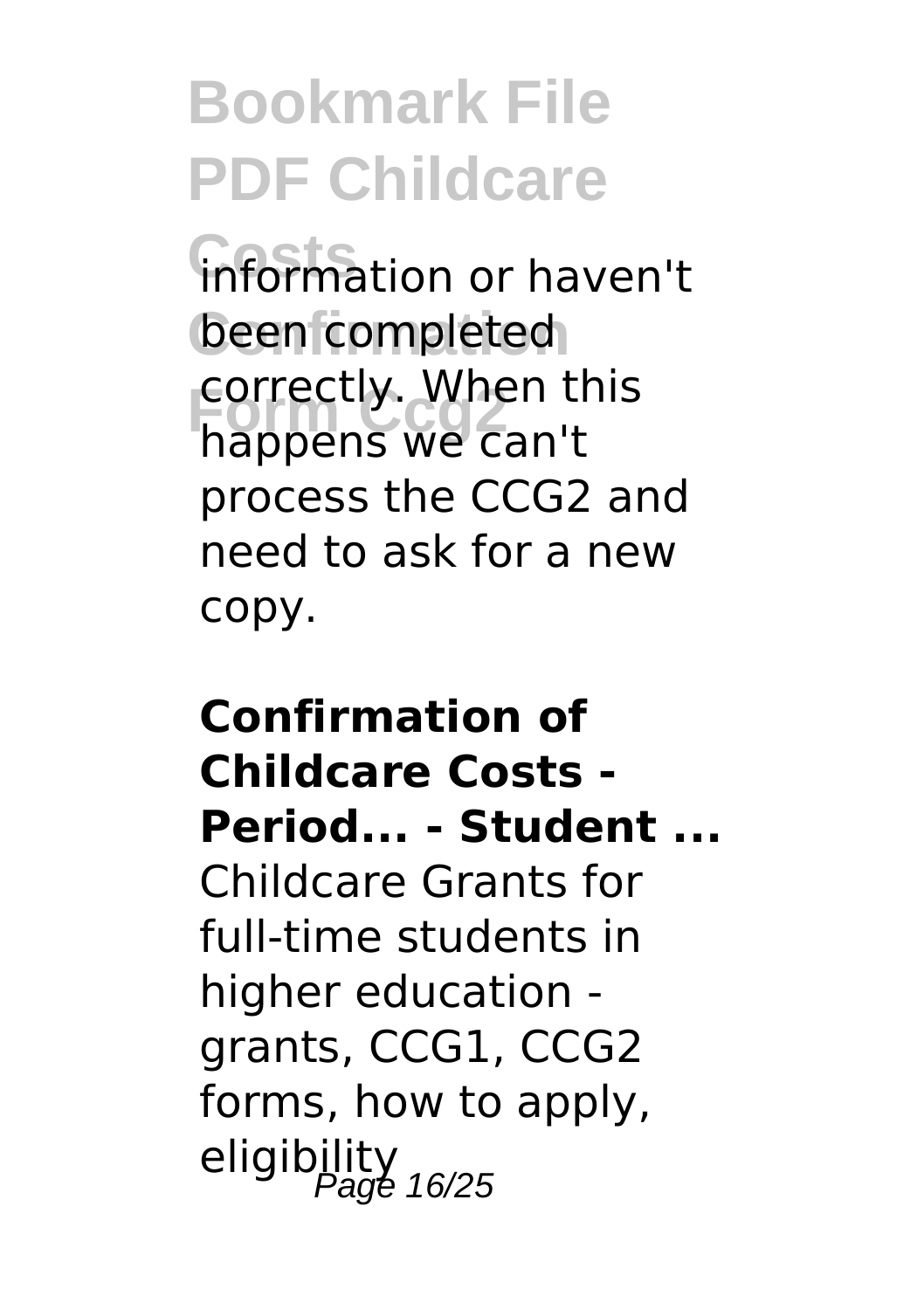**Confirmation Childcare Grant: How to apply -**<br>COV LIK **GOV.UK**

first of the 'Confirmation of Childcare payments' forms, (CCG2). Step 5 At the end of your 1st period we will send you a Confirmation of Childcare payments form (CCG2) to complete. This will let you and your childcare provider confirm what your actual costs were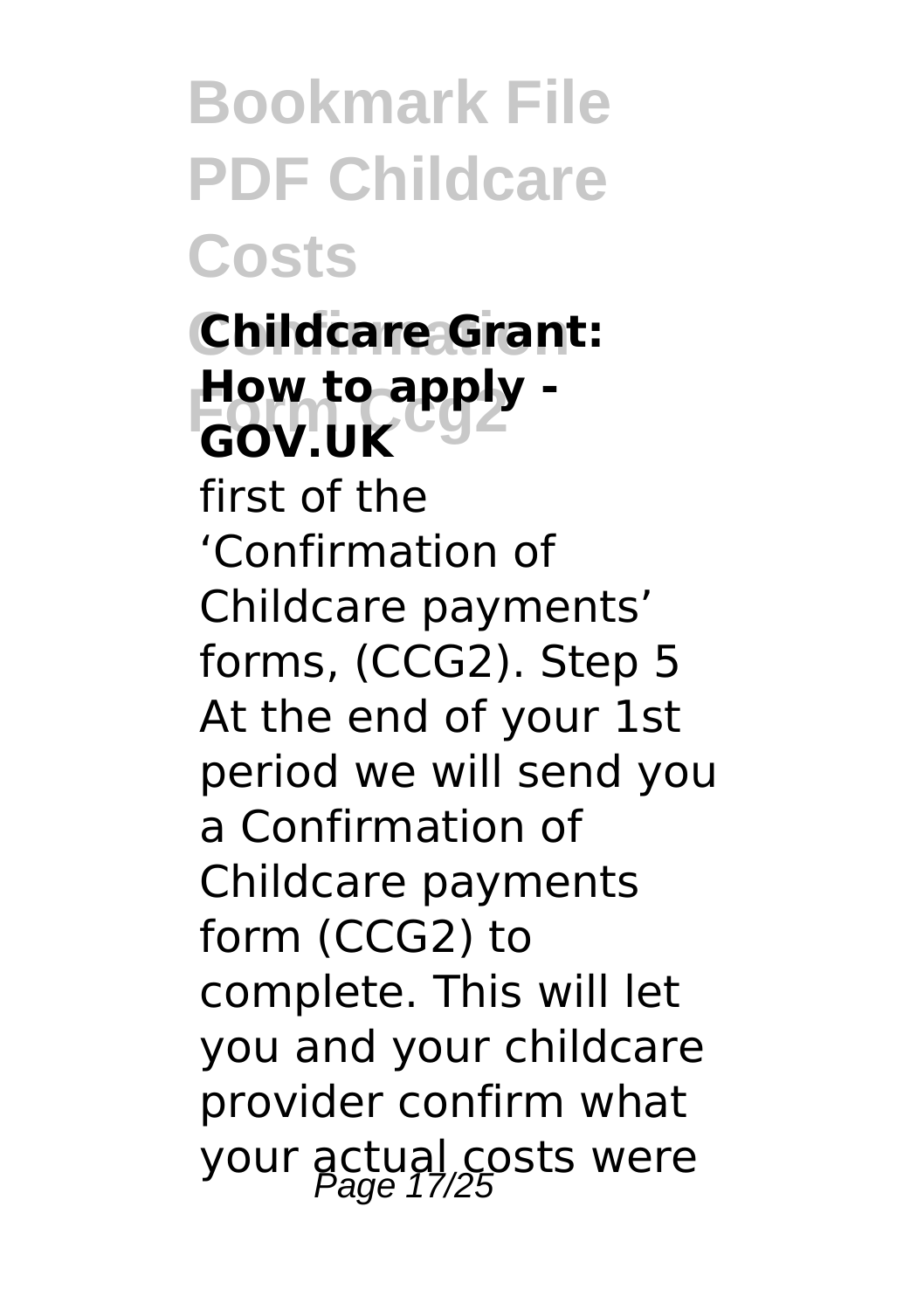**For the 1st period Confirmation** against what you **Form Ccg2** estimated. Step 6

#### **CCG1 Application for help with childcare costs**

We'll review your Childcare Grant using the actual childcare costs confirmed on your CCG2 form and may adjust your next payment. Usually we'll send you two more CCG2 forms during the academic year to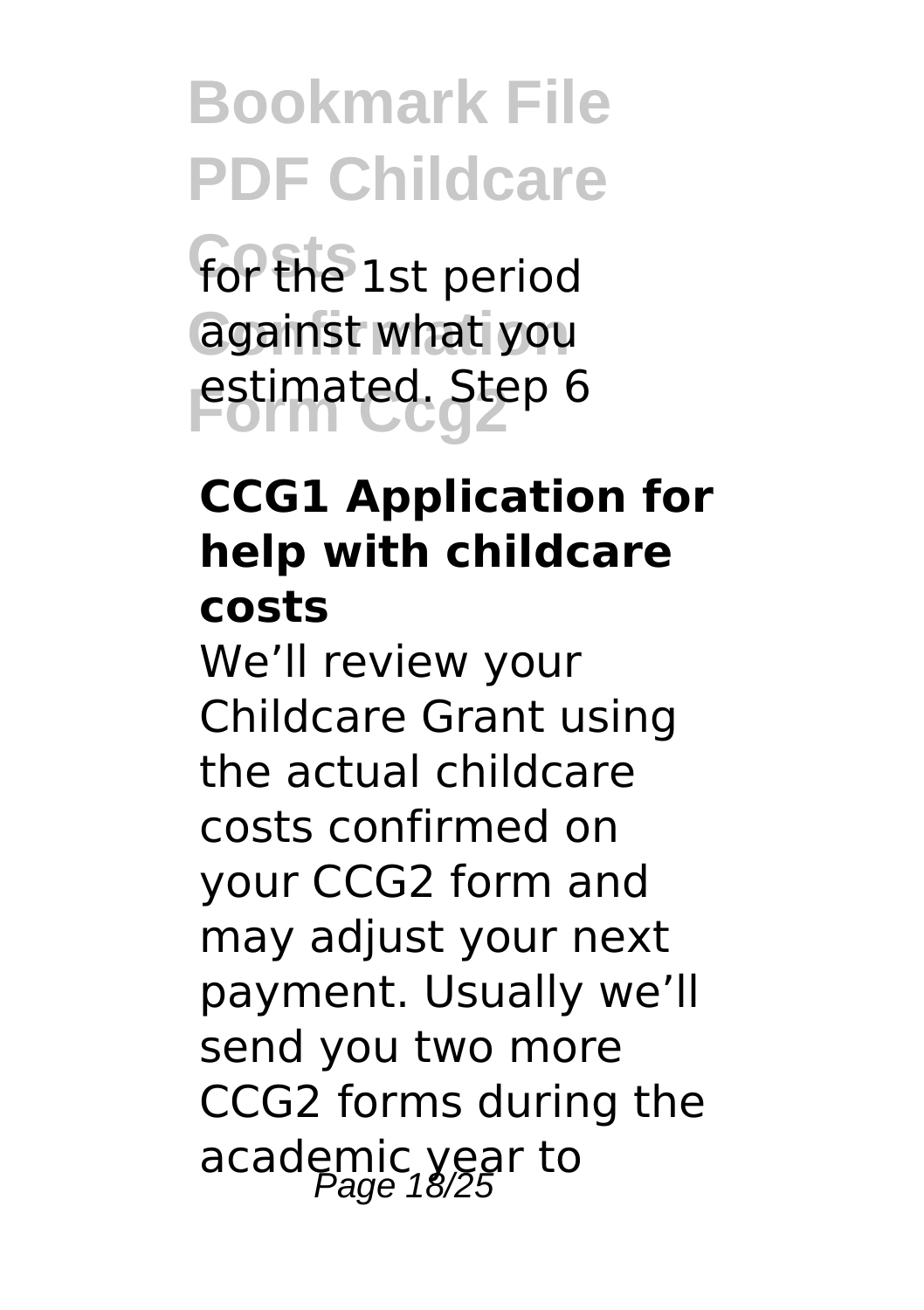**Costs** confirm your actual **Confirmation** childcare costs and **Form Ccg2** payments where continue to adjust your necessary. What kinds of childcare will qualify?

#### **Childcare Grant Application Form CCG1 - East Durham College**

Each term Student Finance England sends you a childcare costs confirmation form (CCG2) so you can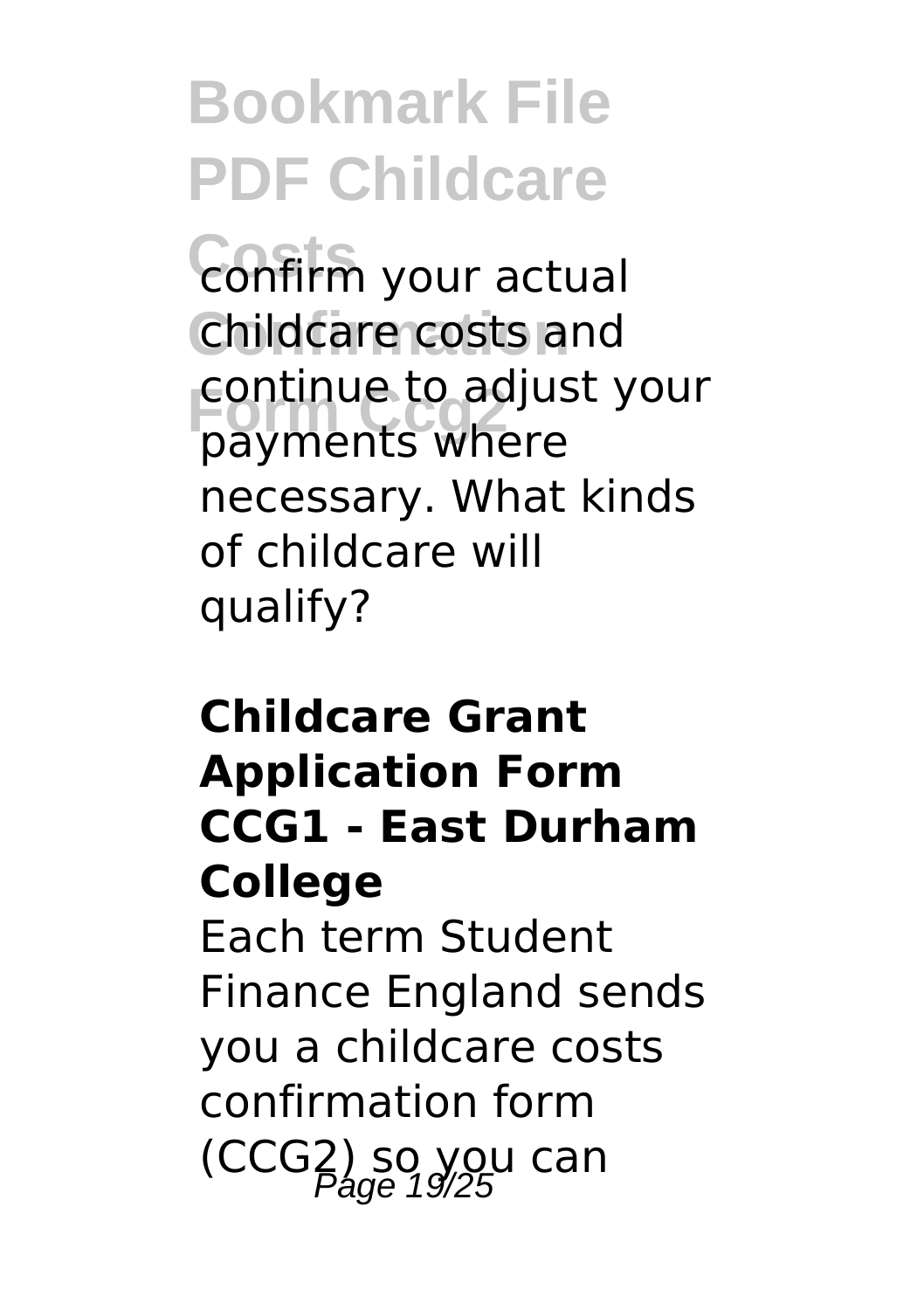**Costs** confirm what your actual childcare costs **Form Control**<br> **Signed by your** were. This needs to be childcare provider. You'll also need to submit evidence of child dependants and financial commitments along with your Childcare Grant application (see below for details).

**Childcare dillemma/costs — MoneySavingExpert**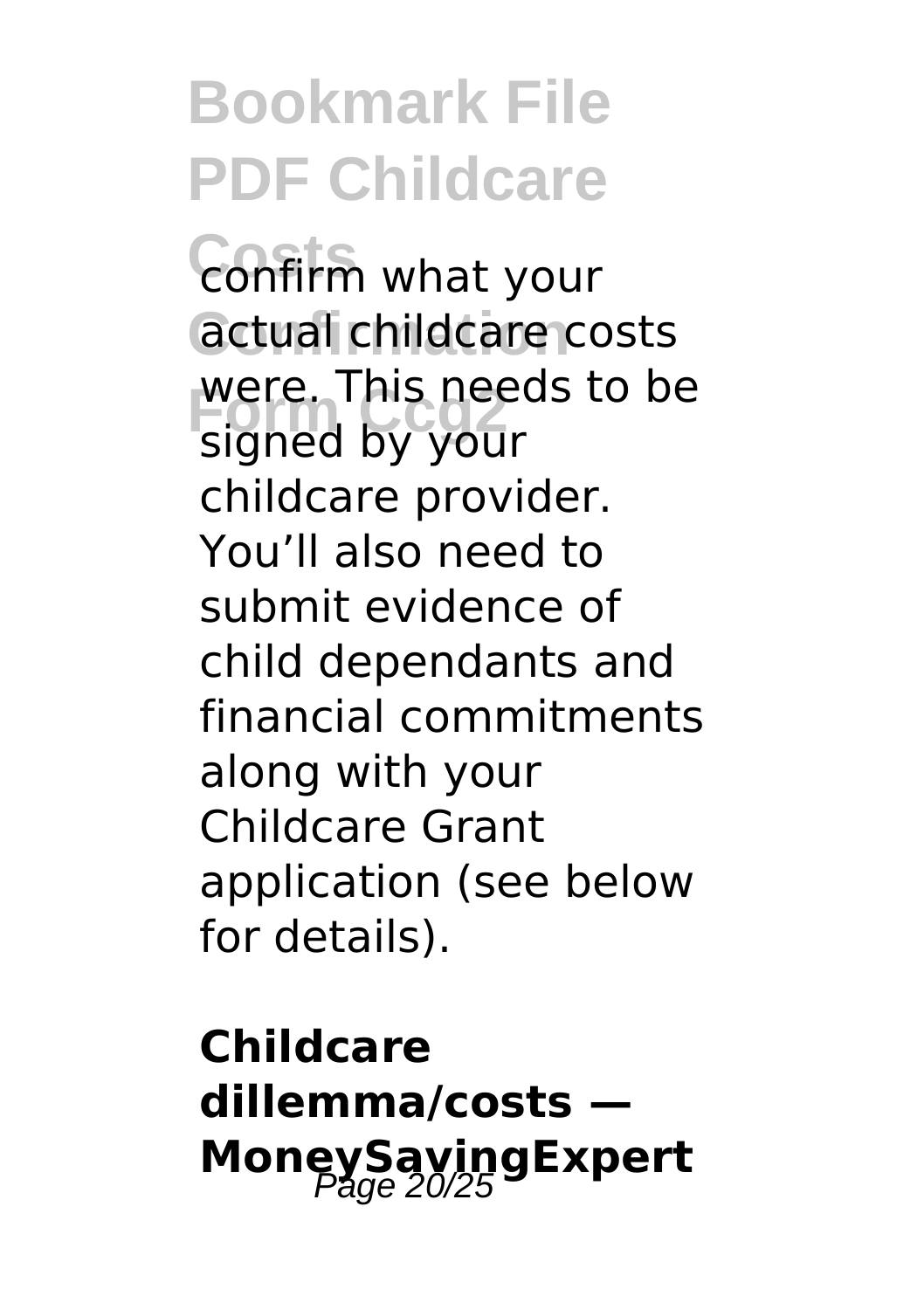#### **Costs Forum** After each of the three perious during the<br>academic year have periods during the ended we will send you out a Childcare Costs Confirmation Form (CCG2) to complete. Your childcare provider needs to fill this in with the actual costs of the childcare they have provided for that childcare period.

#### **Childcare grant help - The Student Room**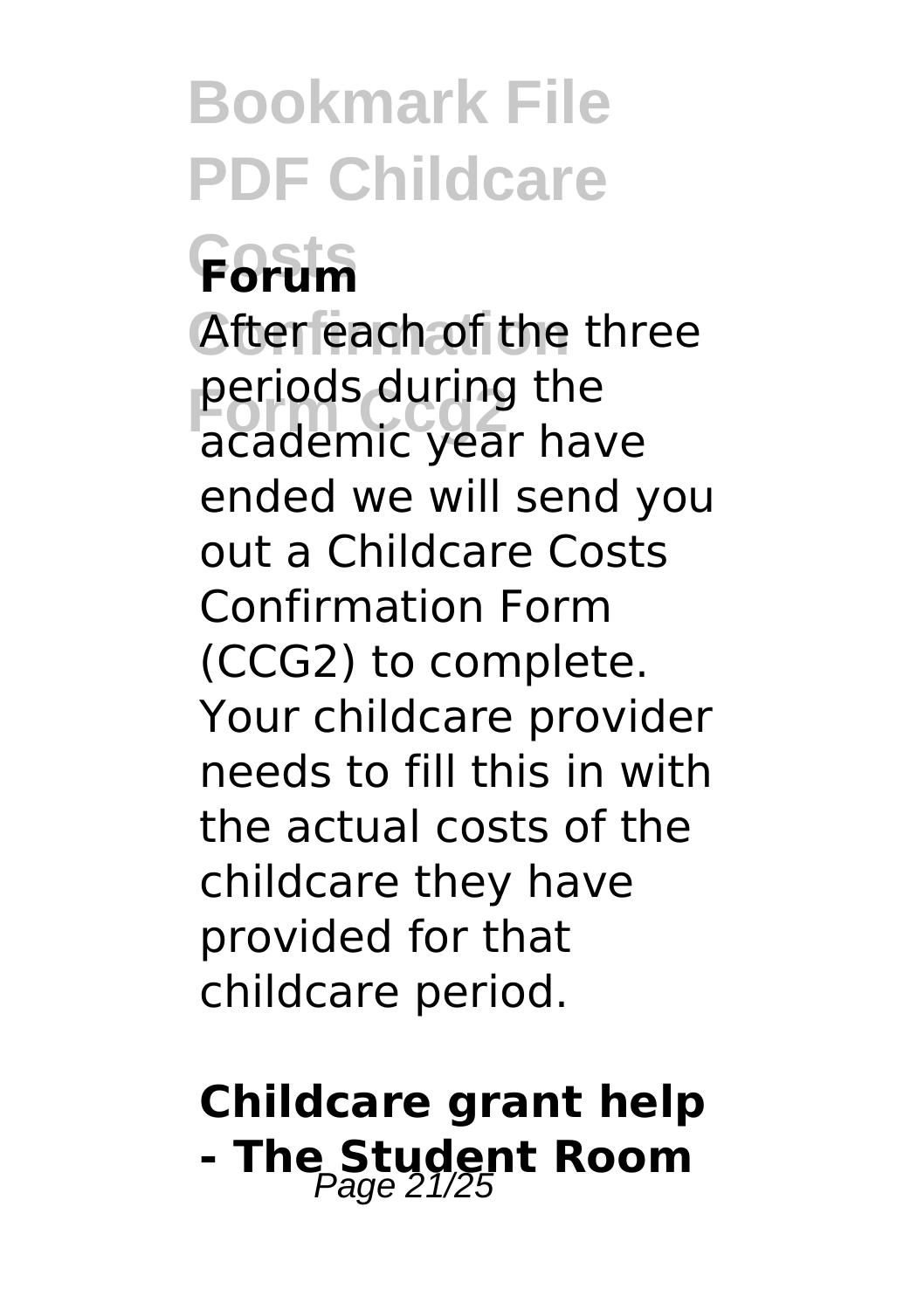**Costs** You'll get an email each time yourn **Form Ccg2** sends Student Finance childcare provider England a request for payment. You just need to sign in, check the amounts are correct, and approve it. If you approve the costs submitted by your childcare provider, the payment will be taken from your Childcare Grant balance, and paid directly to them.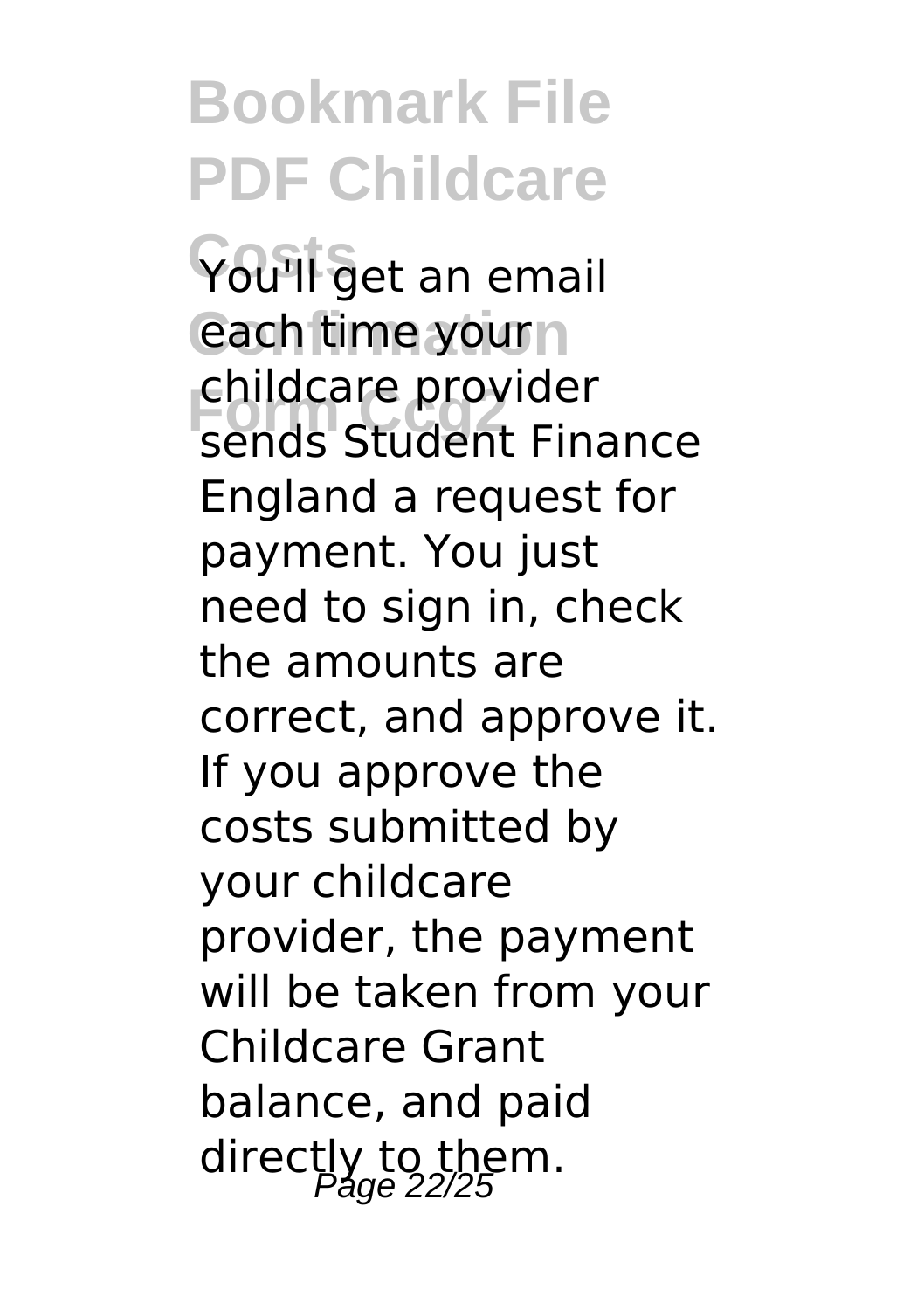#### **Confirmation Student Childcare Form Ccg2 students Grants - Full-time**

During each term, you and your childcare provider must confirm your actual childcare costs using form CCG2. If the actual childcare costs are higher or lower than your estimated costs, your next...

#### **Childcare Grant | Rutland information**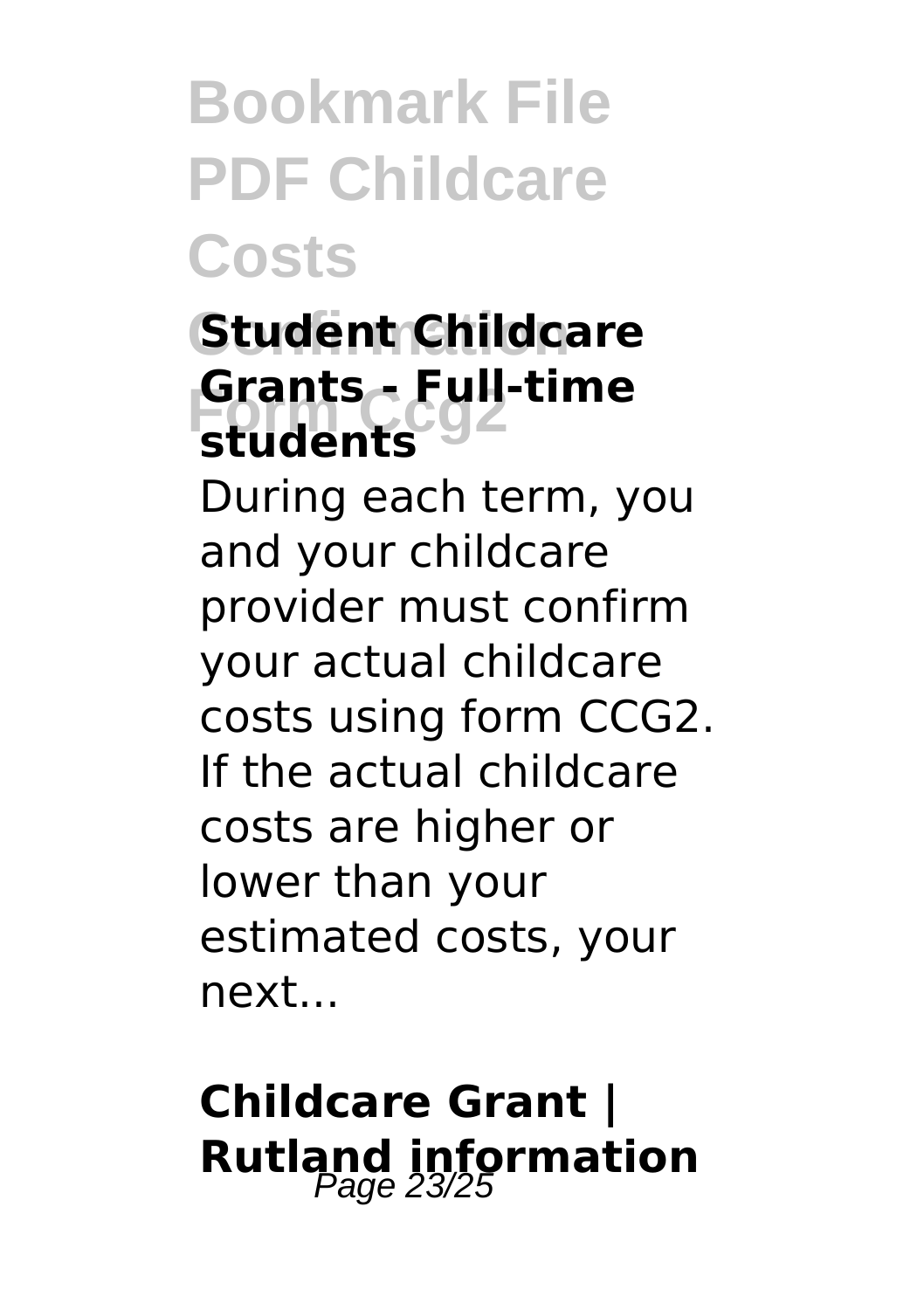**Costs Service** Please remember to complete your<br>Confirmation o Confirmation of Childcare Costs Form (CCG2) for Period 1 (01/09/14 to 26/10/14) when you receive it and return it as soon as possible. Don't forget, we need your childcare provider to enter your "WEEKLY" childcare costs and to sign the declaration on the form to make sure it can be accepted.<br>accepted.